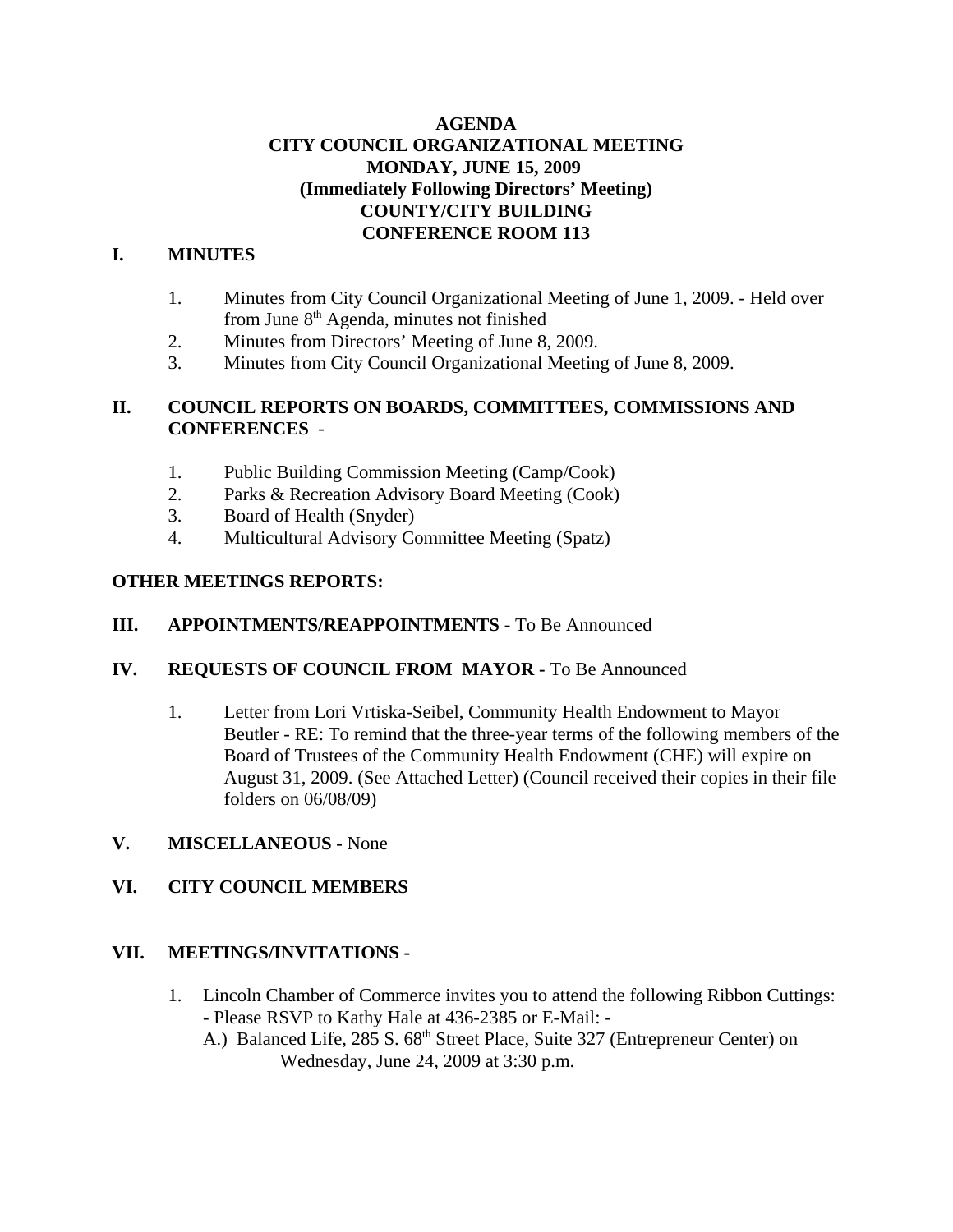- B.) Schworer Volkswagen, 3301 Schworer Drive (1 block N of Saturn Dealer 33rd & Superior) on Wednesday, June 24, 2009 at 5:00 p.m., Ribbon Cutting Ceremony - 11:00 a.m. to 8:00 p.m., Open House.
- C.) Mom's (Mom's Mastectomy  $&$  Mom's Maternity), 415 N. 66<sup>th</sup> Street (North of McGinnis Ford) on Friday, June 26, 2009 at 3:30 p.m.
- 2. Lincoln Action Program Community Forum "Success Starts Here" on Thursday, June 18, 2009 - **1st Session:** 4:00 p.m. to 5:30 p.m. OR **2nd Session:** 6:00 p.m. to 7:30 p.m. at 210 "O" Street (west of downtown over the Harris overpass) - (See Invitation)
- 3. Christian Heritage Fatherhood Initiative-2009 Nebraska Father of the Year on Thursday, June 18, 2009 from 12:00 p.m. to 1:30 p.m., Christian Heritage will host its 'Celebration of Fatherhood' luncheon at the Lincoln Embassy Suites - RSVP to 421-5437 - (See Invitation)
- 4. Rockin' at the JA 50's Hop-Junior Achievement Dinner & Auction on Friday, September 18, 2009 at The Cornhusker Marriott Hotel - 5:30 p.m., Doors open with bar & silent auction - 6:30 p.m., Dinner & live auction - RSVP your tickets, Terra Norris, 467-4479 - (See Invitation)
- 5. Sheldon Museum of Art -Opening Reception for the Exhibition on Friday, June 26, 2009 from 5:00 p.m. to 7:00 p.m. - (See Invitation)
- 6. Sheldon Museum of Art Play's the Thing will be one of the exhibitions used to inspire art-making activities during the Museum's Family Fun Event on Friday, July 10, 2009 from 5:00 p.m. to 7:00 p.m. - (See Invitation)
- 7. Nebraska Heart Institute Heart Hospital "Nebraska Heart Gives Back" program and to kick-off the "Toys For Tots" campaign, press conference on June 12, 2009 at 10:00 a.m. at the Nebraska Heart campus, 7500 S. 91<sup>st</sup> Street - (See Letter of Invitation)
- 8. The Weitz Company -CWS Hospitality Event! On Thursday, June 18, 2009 at 3:00 p.m. through the  $7<sup>th</sup>$  Inning Stretch (Game 10 starts at 6:00 p.m.) at The Weitz Company Tent, 3484 South 13<sup>th</sup> Street - RSVP to Amber Hawley at 402-502-4039 or by e-mail - (See Invitation)

## **VIII. ADJOURNMENT**

ca061509/tjg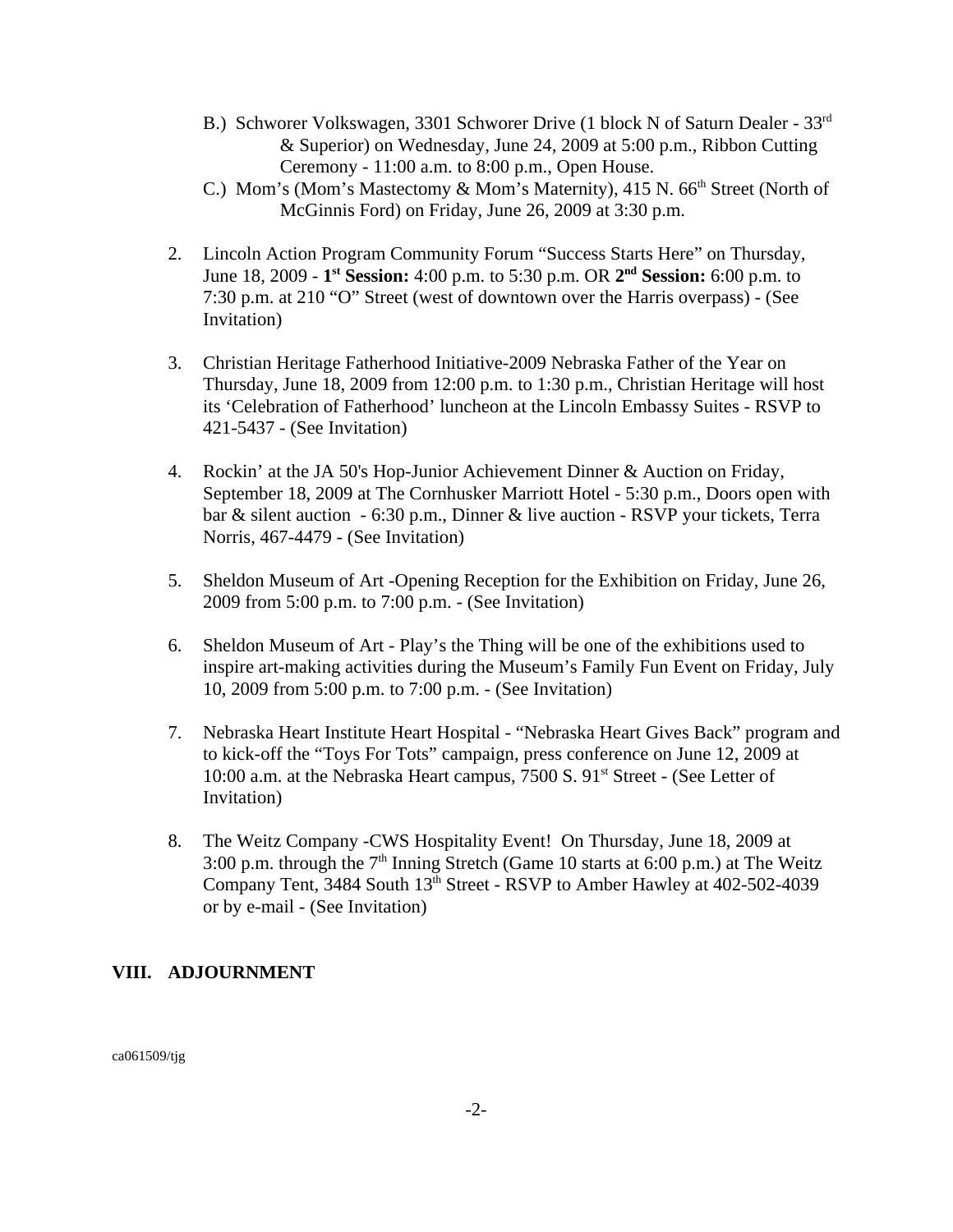all ex<br>
PICOEIVED Lincoln

June 5, 2009

Chris Beutler, Mayor City of Lincoln 555 South 10<sup>th</sup> Street Lincoln, NE 68508

Dear Mayor Beutler:

The purpose of this letter is to remind you that the three-year terms of the following members of the Board of Trustees of the Community Health Endowment (CHE) will expire on August 31, 2009.

Endowment

Name **Bill Lester** Lois Baldwin Alison Larson Maria Prendes-Lintel PhD

**Current Position** Chair, Board of Trustees Member, Funding Committee Member, Funding Committee Member, Administration Committee

Community Health

Mr. Lester has completed two, three-year terms, the maximum allowed by city ordinance. Ms. Baldwin, Ms. Larson and Dr. Prendes-Lintel are eligible to be re-appointed, at your discretion and with City Council confirmation, to serve an additional three-year term. For your information, Ms. Baldwin, Ms. Larson and Dr. Prendes-Lintel have indicated to me that they would be very pleased to accept a mayoral appointment to serve an additional three-year term. We respectfully request that new and re-appointments to the CHE Board of Trustees be made by August 15, 2009.

I am compelled to share with you that the void created by Mr. Lester's departure will be significant to CHE. His expertise regarding financial matters has been invaluable to our organization and his departure will coincide with CHE's entrée into a new investment strategy as the result of the passage of Amendment 1. It should also be noted that Dan Anderson, who has served in the capacity of Board Chair and Chair of the Finance Committee and also has valuable investment experience, will be exiting the CHE Board of Trustees in 2010 due to term limits. The loss of these two Trustees over the course of the next 12 months will reduce the size of our Finance Committee to two members, giving added gravity to the need for an appointment with finance/investment expertise. CHE would be pleased to discuss our request with you in greater detail or to provide you with the names of potential candidates.

If I can be of any other assistance to you or your staff in the appointment process, please do not hesitate to contact me. Thank you for your attention to this matter and for your commitment to CHE.

Sincerely.

Lori Vrtiska Seibel President/CEO

cc: **CHE Board of Trustees** Members of the City Council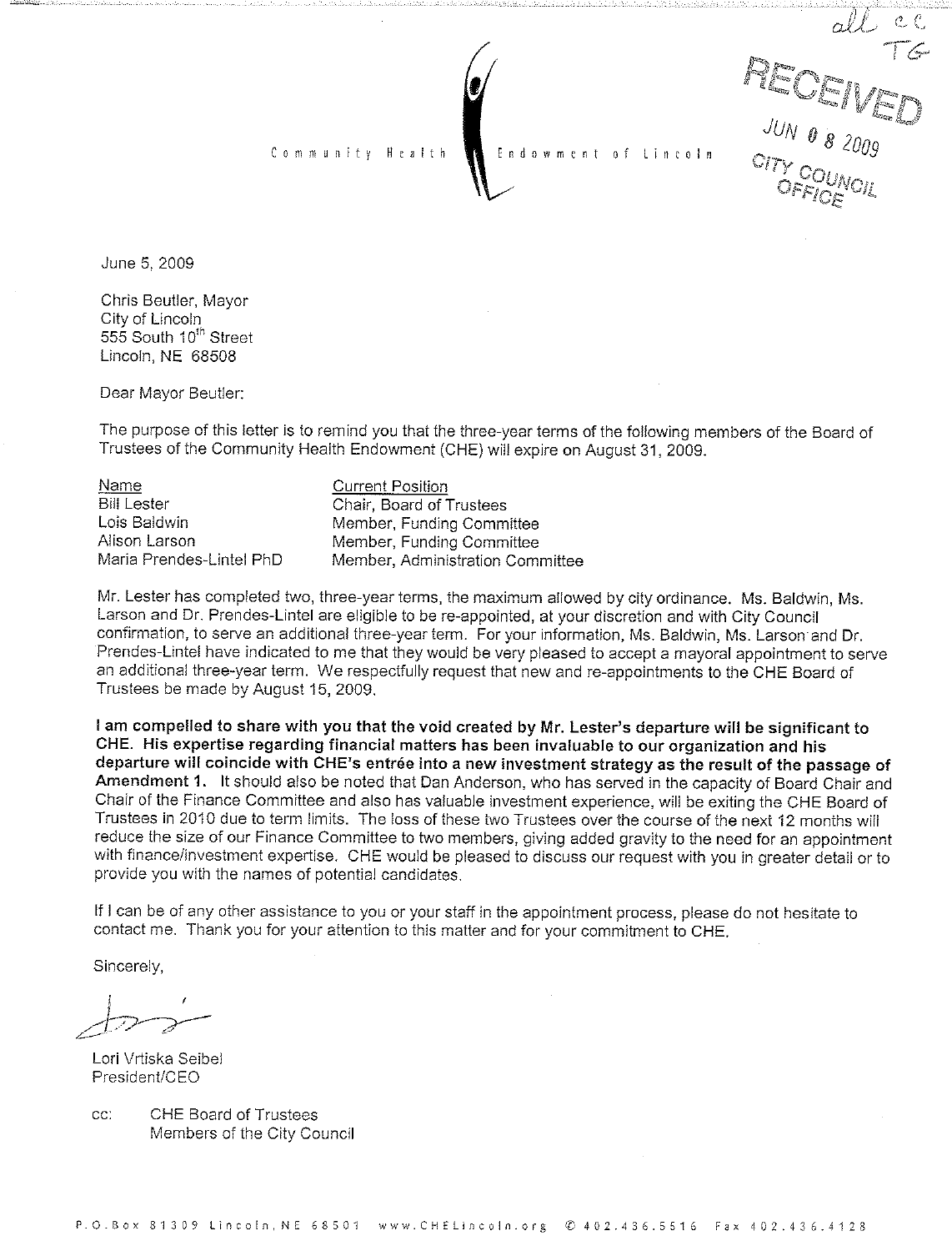## **MINUTES CITY COUNCIL ORGANIZATIONAL MEETING MONDAY, JUNE 15, 2009**

**Present:** Doug Emery, Chair John Spatz, Vice Chair Jon Camp Jonathan Cook Gene Carroll Adam Hornung Jayne Snyder

**Others Present:** Rick Hoppe, Aide to the Mayor Trish Owen, Aide to the Mayor

Chair Emery opened the meeting at 11:33 a.m, and announced the location of the Open Meetings Act.

## **I. MINUTES**

- 1. Minutes from City Council Organizational Meeting of June 1, 2009. (Not completed)
- 2. Minutes from Directors' Meeting of June 8, 2009.
- 3. Minutes from City Council Organizational Meeting of June 8, 2009.

The minutes of June 8, 2009 approved by acclamation.

## **II. COUNCIL REPORTS ON BOARDS, COMMITTEES, COMMISSIONS AND CONFERENCES**

#### **1. Public Building Commission Meeting Camp/Cook**

Cook reported on presentation and discussion of the Development Services Center. Authorized Sinclair Hille for  $2<sup>nd</sup>$  floor design plans, and voted for RFP issuance for  $3<sup>rd</sup>$  floor design. Will not hire until Council makes budget decisions. A pre-council is scheduled to discuss.

Camp stated a new dangerous precedent set with the Mayor doing telephone polls the night before and following with email. The PBC had requested the Mayor talk with Council, which wasn't done, and not having public hearing is not a good precedent. Emery added even with unanswered questions can support the concept without moving forward.

Hornung asked if Cook was comfortable with the process? Cook replied the PBC wanted more Council feedback, and now will have discussion. Hornung asked where the money originates. Discussion on where money would come from. Camp stated he hasn't received all correspondence with Emery adding he and Spatz requested and now everyone should have received.

Hornung asked if the money is part of the whole budget or the SAR fund? Stated if the money was coming from SAR it would be a large concern coming out of infrastructure funds, money intended to build new roads. Hoppe commented to distinguish between Phase 1 and Phase 2. Phase 1 is publication, Phase 2 is the software package and has great expense being around \$1.7 million. Not talked about at the PBC meeting. Hornung stated some Council members would like to discuss the extra money going to approving this project. Hoppe said they have viewed as a second discussion.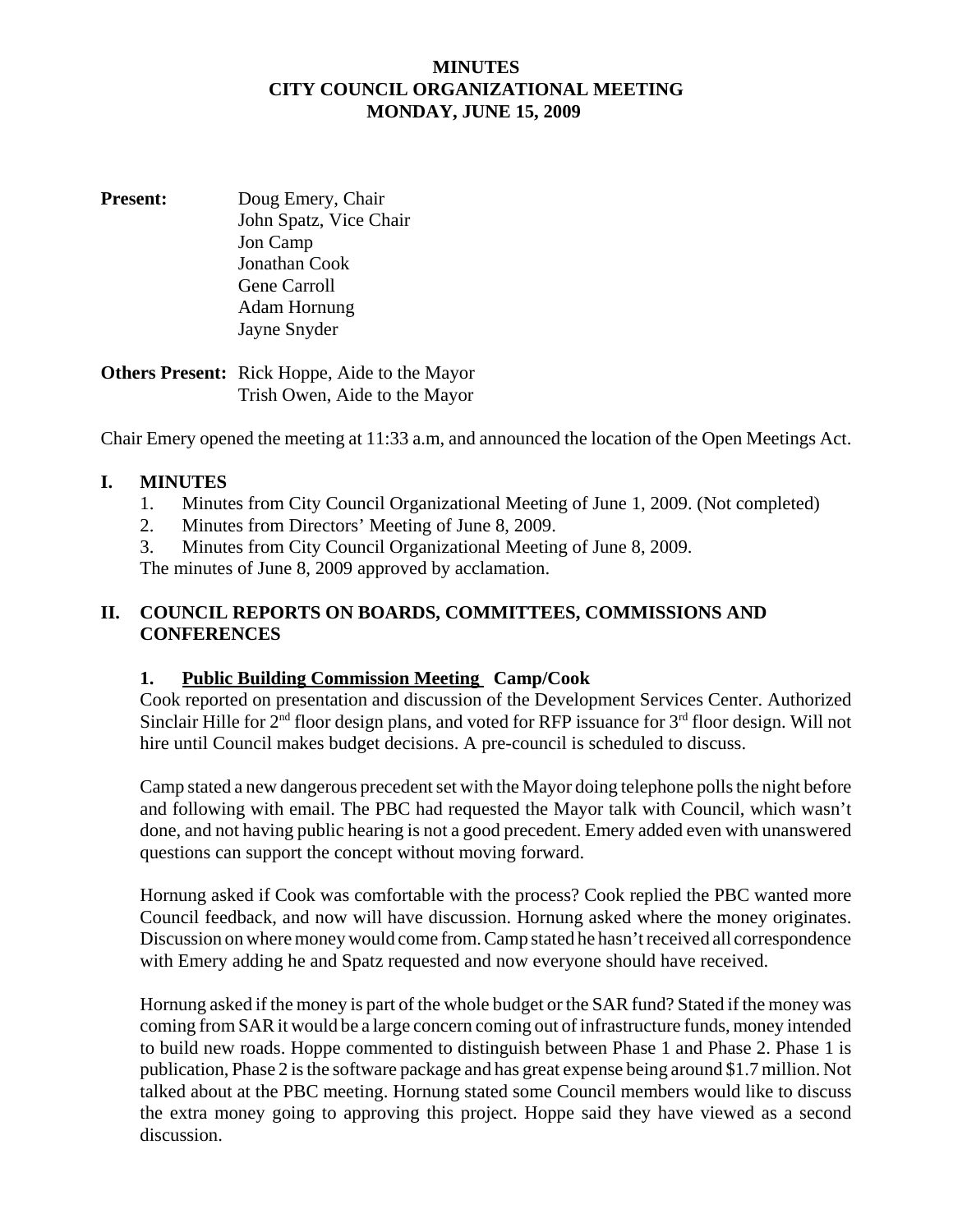Camp added Council should discuss 3rd floor costs. Emery stated if Council has specific items for next week's presentation to email him and Hoppe and they will include. Snyder added during the Mayor's budget meeting they went over the process and heard the cost would be identified and presented. They didn't have the material ready then, but we will need before the budget. We knew the detail but first the decision needed to be made to move forward and deal with it in the budget.

Cook stated the PBC also discussed: 1) City Attorney relocation; 2) Juvenile Court status; 3) District Court proposed renovation; 4) Courtroom location; 5) City-County Building displays; 6) Energy stimulus grant applications; 7) Hall of Justice window tinting; 8) Tree City USA flag display; and 9) the next meeting, the same day as the Common budget meeting and Joint County Council comp plan hearing. Chose to meet one day before final budget vote, but any action will be contingent on the final budget vote.

# **2. Parks & Recreation Advisory Board Meeting Cook**

Cook reported on Boosalis Park master planning; a sports facility done in cooperation with the NE Game and Parks Commission, Lincoln's Trap and Skeet Club, and Prairie Bowmen for skeet shooting and archery; replacement of Sherman Field's restrooms and concessions; voted to name the Jamaica North Trail park shelter and picnic area in memory of Brian Backhaus. Recommended replacement of interpretive signage at Lintel Park, to recognize Deloris Lintel's community contributions. Recognition of landscaping and children's art work at Irving Rec Center. The Golf Committee reports rounds/revenue up 5%/8%. The Parks Foundation planning to purchase "A Street Antiques" and later the City may acquire for parking for trails use and zoo overflow. Belmont Park is the first nature based play area planned. Parks will have a joint tour Thursday, July 16<sup>th</sup> from 4-7 p.m., all Council Members invited, and presented by the Parks Foundation and Parks Board. Also, Parks has a new web site with new logo.

Emery inquired if the web site provides space for people to make recommendations regarding naming areas/items for someone? Cook replied very good idea and will check. Camp stated Parks is using the web versus mailing, and Johnson has been on the radio, is there a separate budget or are the public service announcements free? Hoppe commented Parks saved a great deal not printing, and with the savings have done a number of marketing items, and assume they're paying for part of the radio. Camp asked for a breakdown of printed versus the web site and radio. Snyder added the Council voted last year to do public relations and revamp Parks and Rec and is part of the money which went to this project, with the web site being fantastic. Emery requested the cost for the new Belmont Park Natural Play area which Hoppe will report on.

#### . **3. Board of Health Snyder**

Due to a conflict was unable to attend.

## **4. Multicultural Advisory Committee Meeting Spatz**

The Committee does not meet over the summer months.

## **OTHER MEETINGS REPORTS:**

## **III. APPOINTMENTS/REAPPOINTMENTS**

Hoppe reported there is none at this time.